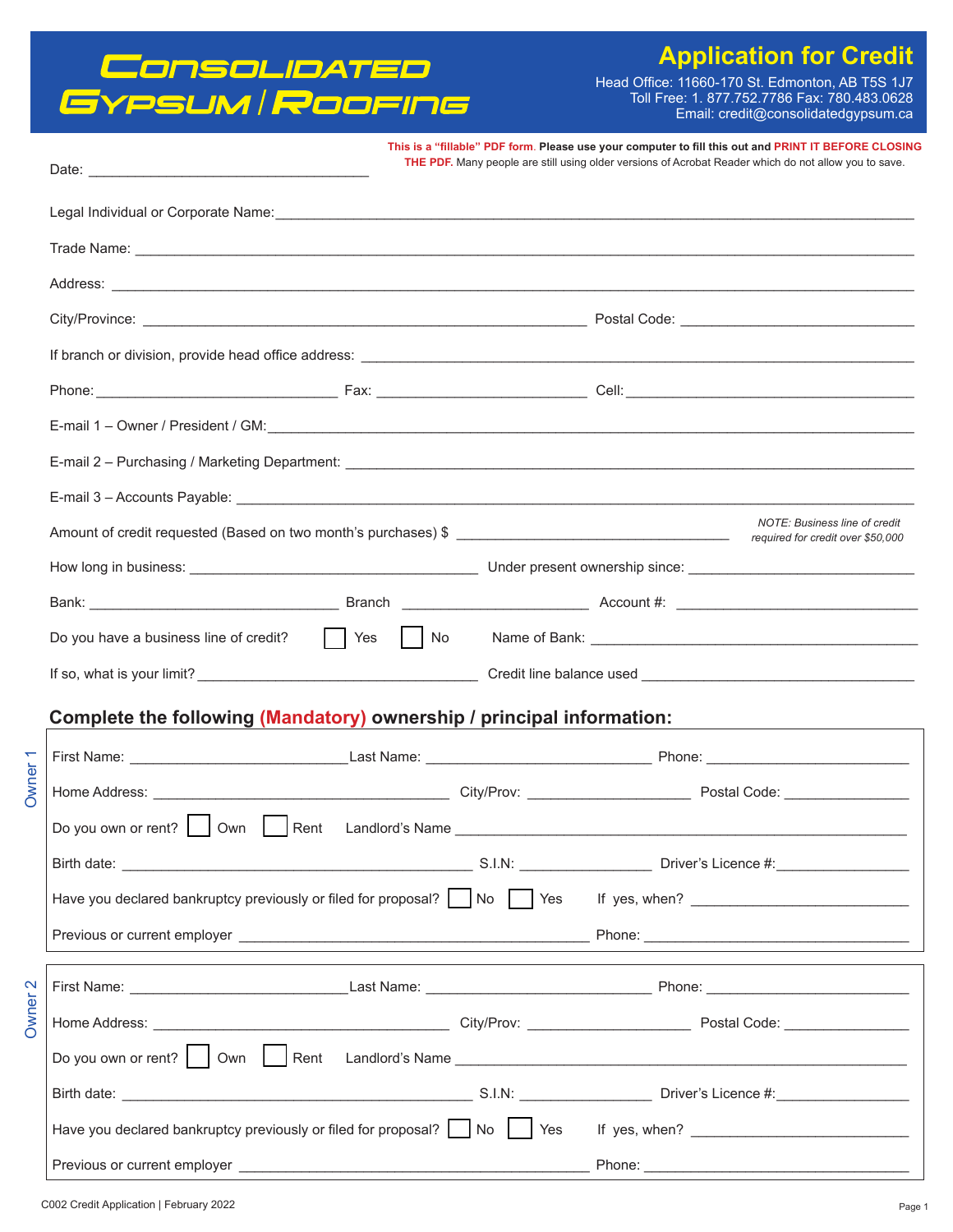## *CNSOLIDATED* PSUM Roofing

Head Office: 11660-170 St. Edmonton, AB T5S 1J7 Toll Free: 1. 877.752.7786 Fax: 780.483.0628 Email: credit@consolidatedgypsum.ca

#### **Credit References:**

| Persons authorized to purchase: | Purchase order required?<br><b>YES</b><br><b>NO</b> |
|---------------------------------|-----------------------------------------------------|
|                                 | 2.                                                  |
| २                               | Δ                                                   |

#### Terms of credit:

- 1. All invoices are payable with a 1% discount (credit card payments exempt) on the 15th of the month following or net 30th of the month following the date of invoice unless otherwise stated.
- 2. In the event of a disputed invoice, the customer must notify Consolidated Gypsum Supply Ltd. within (15) days of the invoice date by specifying the invoice number, the nature of the dispute, and the amount under dispute.
- 3. Monthly service charge will be charged on all accounts in arrears at the rate set by Consolidated Gypsum Supply Ltd. from which at present is 19.5% per annum (1.5% per month compounded on a monthly basis).
- 4. Customer accounts which remain unpaid for 15 days past the due date or accounts which exceeds the credit established, will be placed on C.O.D. until the balance is paid in full or special arrangements have been made with the Credit Manager.
- Any changes regarding business structure, ownership or incorporation must be made to Consolidated Gypsum Supply Ltd. in writing, until such 5. time as the new account is approved for credit, the applicant accepts responsibility for all purchases on the account.
- 6. Any notice of change regarding purchasing personnel and/or purchasing authority must be made to Consolidated Gypsum Supply Ltd. in writing.
- The customer will assume full responsibility for any costs incurred including solicitor/client fees on a full indemnity basis for the collection of the  $7<sub>1</sub>$ account by Consolidated Gypsum Supply Ltd.
- Facsimile copy (faxed, scanned or e-mailed copies) of this Credit Application shall have the same force and effect as the original copy. 8.
- 9. You may be requested to submit a copy of your most recent financial statement or income tax returns.

The undersigned, acknowledge that each of them is jointly, and severally liable as customers for the purchase of all goods on account, and are subject to the terms of credit outlined above. I/we expressly consent to and authorise Consolidated Gypsum Supply Ltd. or any agent thereof, to collect, use and disclose my/our corporate and personal information, from and to any other third party, including but not limited to, individuals or organizations, that is reasonable at any time to establish credit, collect on the account and to engage in company promotions. I/we declare information given on this application is true and accurate in every respect.

#### **Joint and Several Liability**

| Signature: <u>Contractor Communication</u>                                                                                                                                                                                     |
|--------------------------------------------------------------------------------------------------------------------------------------------------------------------------------------------------------------------------------|
|                                                                                                                                                                                                                                |
|                                                                                                                                                                                                                                |
|                                                                                                                                                                                                                                |
| Signature: Note and the second state of the second state of the second state of the second state of the second state of the second state of the second state of the second state of the second state of the second state of th |
|                                                                                                                                                                                                                                |
|                                                                                                                                                                                                                                |
|                                                                                                                                                                                                                                |

C002 Credit Application | February 2022